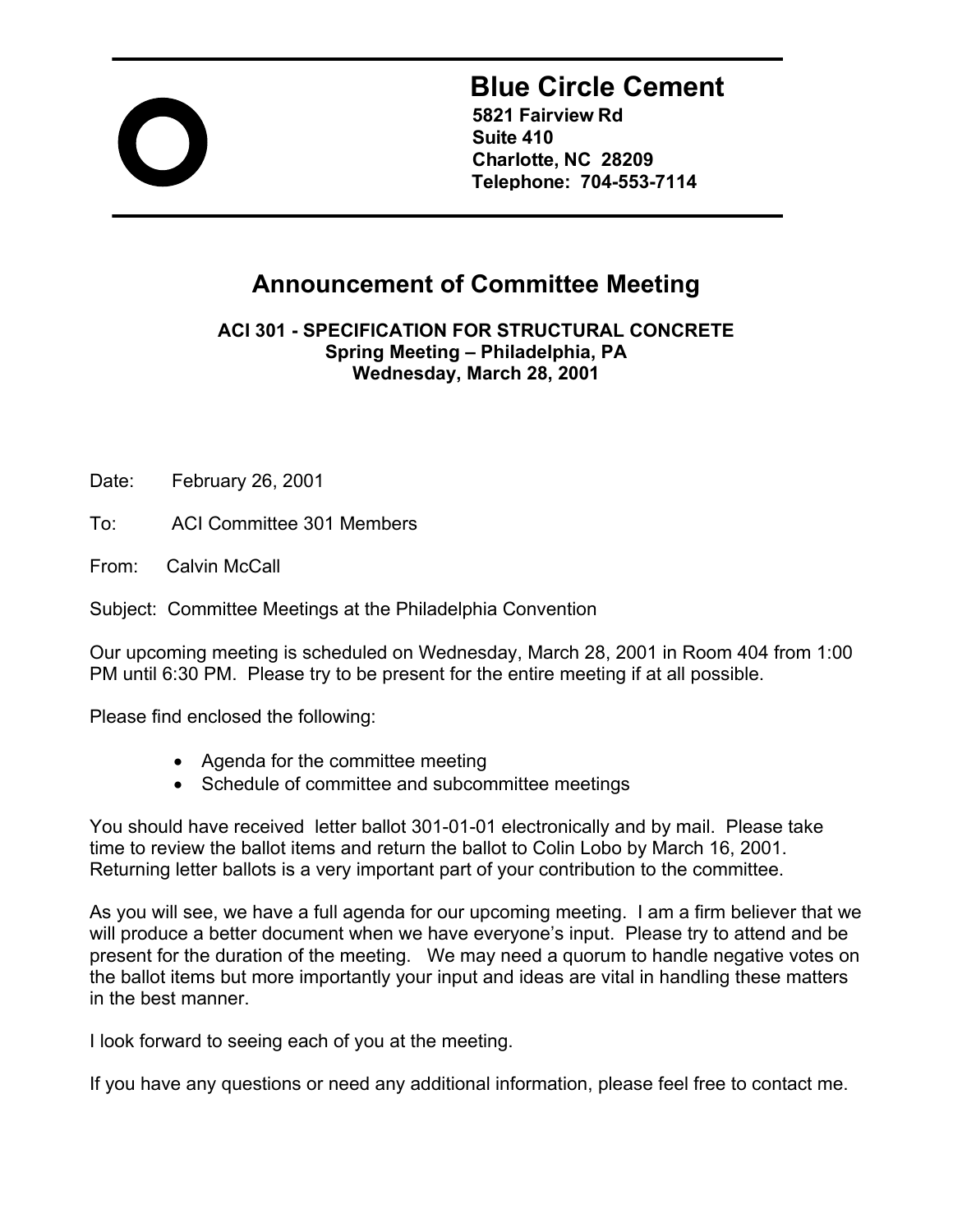#### **Agenda of Committee Meeting**

#### **ACI 301 - SPECIFICATION FOR STRUCTURAL CONCRETE Spring Meeting – Philadelphia, PA**

**Wednesday, March 28, 2001 1:00 PM – 6:30 PM Room 404** 

- 1. Call to Order
- 2. Minutes of Fall, 2000 Meeting in Toronto
- 3. Introduction of Members
- 4. Announcements
	- a) Next meeting Dallas, TX October 28 November 2, 2001
	- b) Changes in membership
	- c) Roster update
	- d) Web site
	- e) Other announcements
- 5. Subcommittee Reports:
	- a) 301 A Domingo Carreira
	- b) 301 B Dave Gustafson
	- c) 301 C Jamie Farny
	- d) 301 D Roy Keck
	- e) 301 E Steve Close
- 6. Report on Educational Seminar Aimee Pergalsky
- 7. Report on the CSI and AIA 200 style for writing specification Aimee Pergalsky
- 8. Report on Construction Specifiers Institute Web Based Committee Meeting Program Calvin McCall
- 9. How should 301 be incorporated into Project Specifications Calvin McCall
- 10. Compliance with International Building Code Calvin McCall
- 11. Results of letter ballot 301-01-01, Attachment A
- 12. Old Business
- 13. New Business
- 14. Adjourn